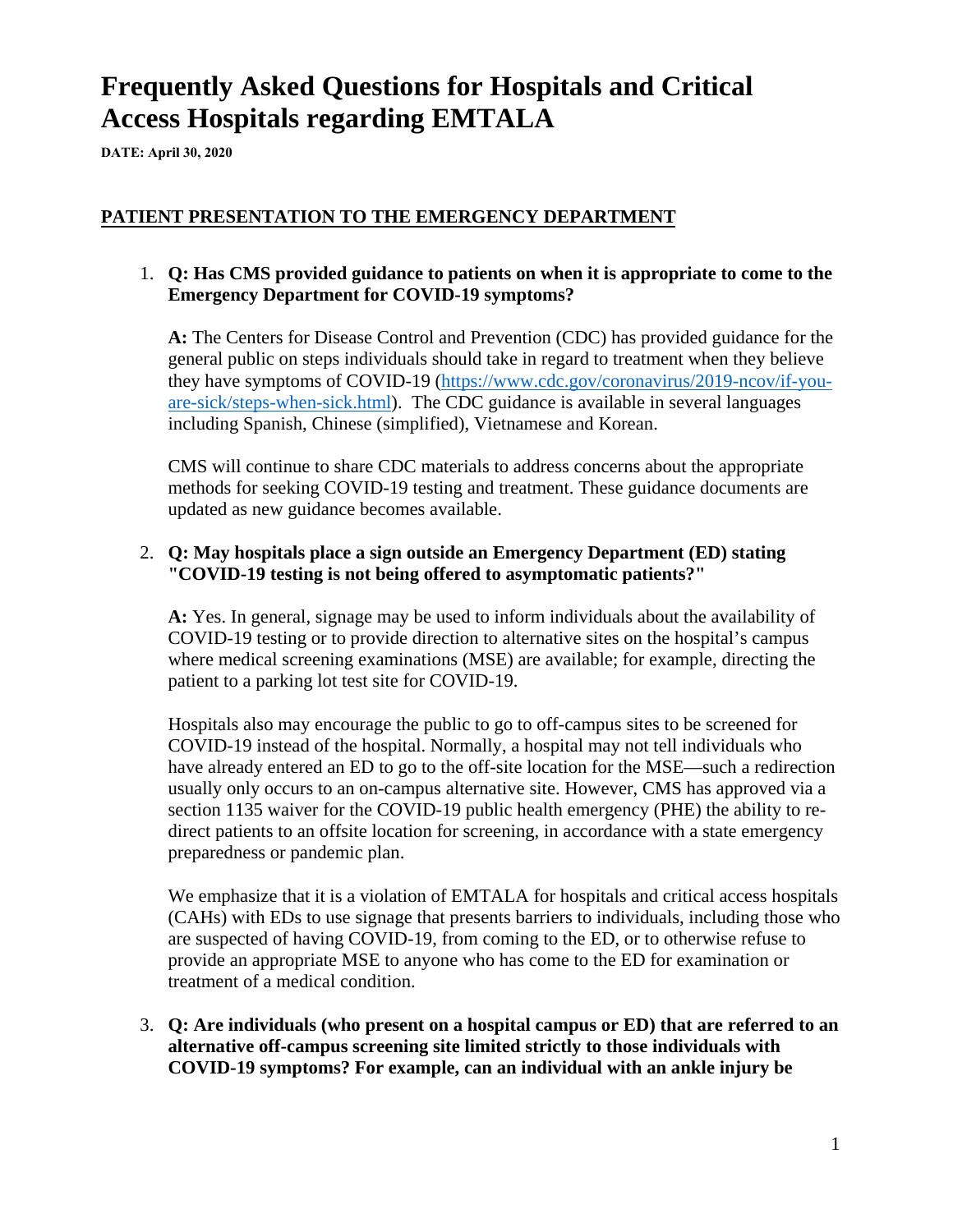#### **referred off-campus? Can ambulance patients be referred off-campus (i.e. without off-loading or any evaluation before being referred)?**

**A:** Yes. Redirection to another location (offsite alternate screening location) to receive a medical screening exam is allowed via a section 1135 waiver under a state emergency preparedness or pandemic plan regardless of the presence of COVID-19 symptoms.

Public health officials, EMS systems, and hospitals may develop protocols governing where EMS should transport individuals for emergency care. This includes developing protocols specific to individuals who meet criteria to be considered suspected cases of COVID-19. For a hospital owned and operated ambulance operating under communitywide protocols that direct transport of individuals to a hospital other than the hospital that owns the ambulance, for example, to the closest appropriate hospital, the presenting individual is considered to have come to the ED of the hospital to which the individual is transported. The receiving hospital is subject to EMTALA at the time the individual is brought onto hospital property. Even in the case of ambulances that are owned and operated by a hospital, it is permissible to transport an individual to a hospital other than that which owns the ambulance for screening and treatment, so long as they are operating in accordance with a community-wide EMS protocol.

## **WHERE DOES EMTALA APPLY?**

## 1. **Q: Can EMTALA be relaxed to allow hospitals to refer patients to urgent care facilities? (Urgent care centers do not have the ability to test at this time, but are expecting to be able to test in the coming weeks).**

**A:** Hospitals and community officials may encourage the public to go to off-campus sites to be screened for COVID-19 instead of the hospital, as long as those sites are operating in accordance with the state or local pandemic plan, are identified specifically by the hospital as the location to receive a medical screening examination, and have the capability and capacity to provide the required medical screening examination. In addition, CMS has approved via a section 1135 waiver of the Social Security Act, for the duration of the PHE, the ability for hospitals to re-direct patients that had presented to the ED to an offsite location for the MSE in accordance with a state emergency preparedness or pandemic plan. Under the section 1135 waiver, hospital EDs may redirect incoming patients to alternative screening sites staffed by qualified medical workers, to ensure that symptomatic or COVID-19-positive patients are directed to appropriate settings of care.

Please see the QSO memo 20-15 for additional guidance on alternative care sites at: <https://www.cms.gov/files/document/qso-20-15-hospital-cah-emtala-revised.pdf>

#### 2. **Q: Given different ways that hospitals are trying to triage and treat patients, please clarify the definition of "on campus"?**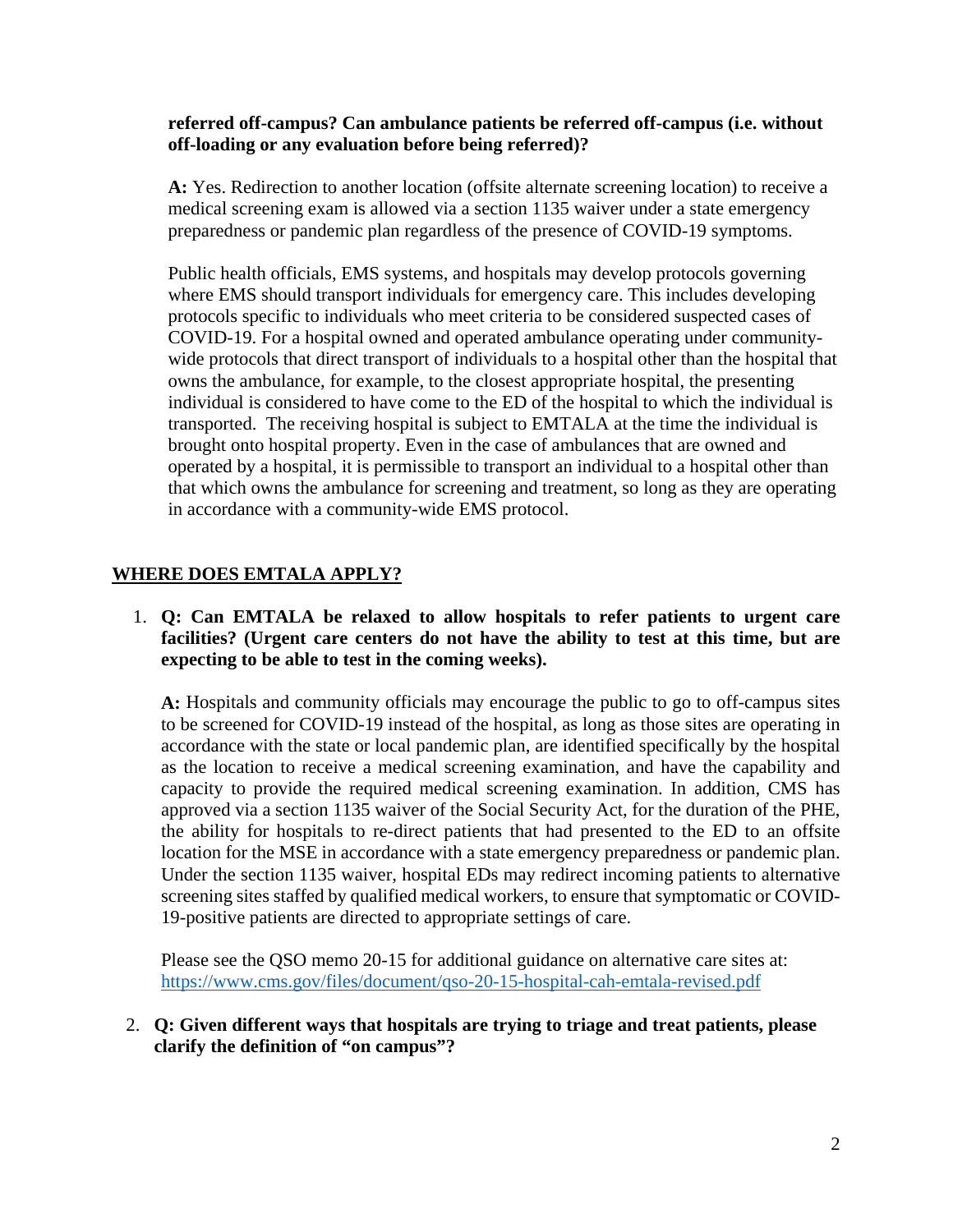**A:** The definition of campus at 42 CFR 413.65(a)(2) means the physical area immediately adjacent to the provider's main buildings, other areas and structures that are not strictly contiguous to the main buildings but are located within 250 yards of the main buildings, and any other areas determined on an individual case basis.

Per 42 CFR 489.24(b), "Hospital property" means the entire main hospital campus, including the parking lot, sidewalk, and driveway, but excluding other areas or structures of the hospital's main building that are not part of the hospital, such as physician offices, rural health centers, skilled nursing facilities, or other entities that participate separately under Medicare, or restaurants, shops, or other nonmedical facilities. Also, per the American Disabilities Act (ADA), hospital campuses must be accessible to individuals with disabilities.

In addition, we know that, during the COVID-19 PHE, non-hospital properties, such as hotels, dormitories, and field hospitals at parks, are becoming extensions of hospitals, otherwise known as temporary expansion sites. This is permissible under the section 1135 waiver of the provider-based regulations at 42 CFR § 413.65 and certain requirements under the Medicare conditions of participation at 42 CFR § 482.41 and § 485.623. Please see our description of Temporary Expansion Locations at [https://www.cms.gov/files/document/covid-hospitals.pdf.](https://www.cms.gov/files/document/covid-hospitals.pdf) 

For the duration of the COVID-19 PHE, these waivers allow a hospital to establish and operate as part of the hospital any location meeting the Conditions of Participation (CoPs) for hospitals that continue to apply during the PHE. These waivers also allow a hospital to change the status of its current provider-based department locations to the extent necessary to address the needs of hospital patients as part of the state or local pandemic plan. As such, it is acceptable to triage and treat patients in Temporary Expansion Locations.

## 3. **Q: Can multiple hospitals with different Medicare provider numbers join together to establish the off-site location in accordance with the state emergency plan? If so, what EMTALA implications would result for each hospital involved?**

**A:** Yes. Temporary Expansion Location sites may serve multiple hospitals if it is consistent with their state emergency plan. Unless the off-campus site is already a dedicated ED (DED) of a hospital, as defined under EMTALA regulations at 42 CFR § 489.24(b), EMTALA requirements do not apply. If an individual being treated at a Temporary Expansion Location needs additional medical attention on an emergent basis, the site is required, under the Medicare CoPs, to arrange referral/transfer. When multiple hospitals join to establish an off-site location, the hospitals should operate in distinct clinical spaces within the location or designate one facility that will assume responsibility for ensuring compliance with the CoPs including EMTALA requirements (if applicable). If the space is shared across multiple hospitals, we note that noncompliance problems at a Temporary Expansion Location may implicate associated certified hospitals depending upon the type of noncompliance.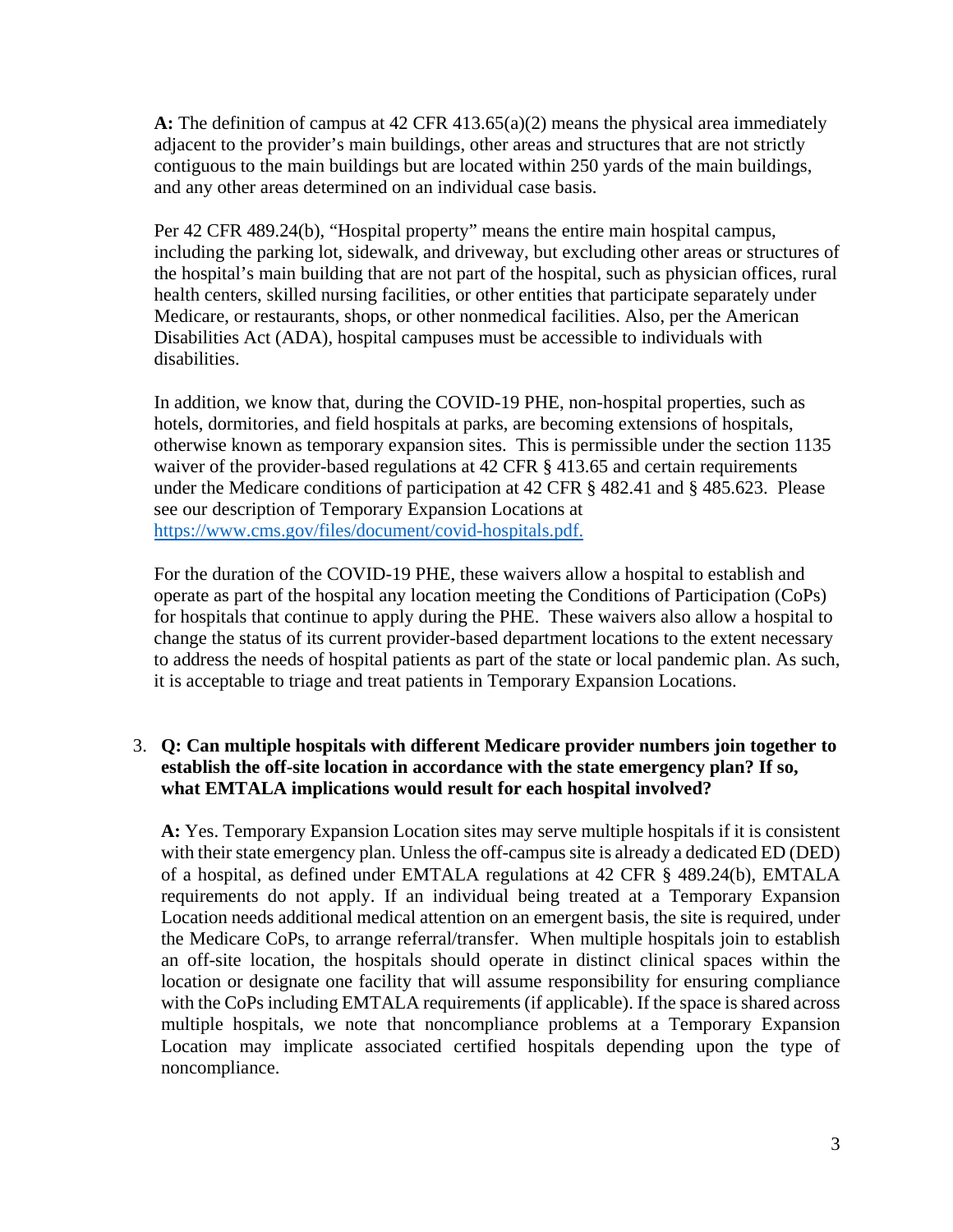## 4. **Q: How does EMTALA apply if a community has exhausted its supply of beds and/or ventilators and a patient presents with an emergent condition that needs these resources for stabilization?**

**A:** Hospitals are required to provide stabilizing treatment to individuals determined to have an emergency medical condition within the hospital's capability prior to arranging an appropriate transfer. In situations where facilities may not have the necessary services or equipment, they should provide stabilizing interventions within their capability until the individual can be transferred. For example, in cases where the hospital does not have available ventilators, establishing an advanced airway and providing manual ventilation can assist in stabilizing the individual until an appropriate transfer can be arranged.

## 5. **Q: Is a full set of vital signs required for EMTALA to be met?**

**A:** The content of the MSE varies according to the individual's presenting signs and symptoms. It can be as simple or as complex, as needed, to determine if an emergency medical condition (EMC) exists. MSEs must be conducted by qualified personnel, which may include physicians, nurse practitioners, physician's assistants, or RNs trained to perform MSEs and acting within the scope of their state practice act.

## 6. **Q: Hospitals may consider providing telehealth appointments for patients at home as emergency medicine providers; what obligation does this create?**

**A:** The use of telehealth to provide evaluation of individuals who have not physically presented to the hospital for treatment does not create an EMTALA obligation.

# **QUALIFIED MEDICAL PROFESSIONALS (QMPs)**

## 1. **Q: Has CMS removed the requirement to have a QMP, approved by the governing body, perform the MSE?**

**A:** No. QMPs responsible for performing MSEs must still be approved by the hospital's governing body. Hospitals may request a case-by-case section 1135 waiver to allow MSEs to be performed by qualified medical staff authorized by the hospital, who are acting within their scope of practice and licensure, but are not designated in the hospital bylaws to perform the MSEs. These waivers can be submitted at [1135waiver@cms.hhs.gov.](mailto:1135waiver@cms.hhs.gov) CMS will update our website if additional blanket waivers become available at: [https://www.cms.gov/about-cms/emergency-preparedness-response](https://www.cms.gov/about-cms/emergency-preparedness-response-operations/current-emergencies/coronavirus-waivers)[operations/current-emergencies/coronavirus-waivers](https://www.cms.gov/about-cms/emergency-preparedness-response-operations/current-emergencies/coronavirus-waivers)

# **MEDICAL SCREENING EXAM (MSE)**

1. **Q: Can emergency physicians and other health care practitioners conduct medical screening exams (MSEs) under EMTALA via telehealth?**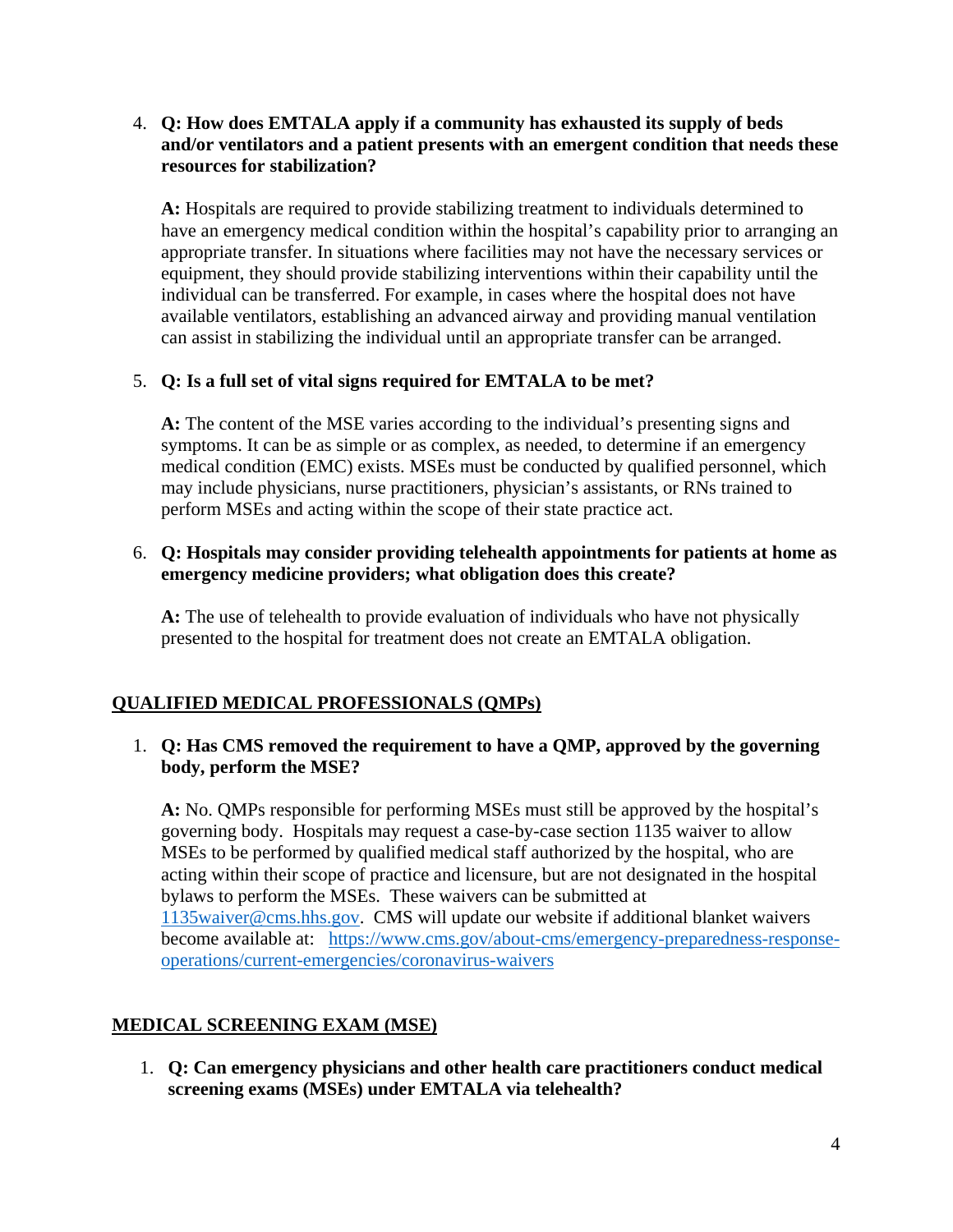**A:** Yes. QMPs, including emergency physicians, can perform MSEs using telehealth equipment. The QMP may be on-campus and using technology to self-contain or offsite due to staffing shortages. The MSE may be performed solely via telehealth if clinically appropriate. If the patient is seen by a QMP located on campus via electronic two-way technology, the service would not be considered a telehealth visit. Regardless of location, the QMP must be performing within the scope of his/her state practice act and approved by the hospital's governing body to perform MSEs.

## 2. **Q: Can CMS waive certain elements of EMTALA to allow for more flexibility in meeting the current medical screening exam (MSE)?**

**A:** CMS has temporarily waived some EMTALA requirements to allow screening for patients at a location *offsite* from the hospital's campus to prevent the spread of COVID-19, so long as it is not inconsistent with a state's emergency preparedness or pandemic plan.

Under the waiver, hospital EDs may redirect incoming patients to alternative screening sites staffed by qualified medical workers, to ensure symptomatic or COVID-19-positive patients are directed to appropriate settings of care. The updated guidance can be found at [https://www.cms.gov/medicareprovider-enrollment-and](https://www.cms.gov/medicareprovider-enrollment-and-certificationsurveycertificationgeninfopolicy-and-memos-states-and/emergency-medical-treatment-and-labor-act-emtala-requirements-and-implications-related-covid19)[certificationsurveycertificationgeninfopolicy-and-memos-states-and/emergency-medical](https://www.cms.gov/medicareprovider-enrollment-and-certificationsurveycertificationgeninfopolicy-and-memos-states-and/emergency-medical-treatment-and-labor-act-emtala-requirements-and-implications-related-covid19)[treatment-and-labor-act-emtala-requirements-and-implications-related-covid19](https://www.cms.gov/medicareprovider-enrollment-and-certificationsurveycertificationgeninfopolicy-and-memos-states-and/emergency-medical-treatment-and-labor-act-emtala-requirements-and-implications-related-covid19)

## 3. **Q: Can Emergency physicians perform medical screening exams outside of the ED, such as in tents in the parking lot, under EMTALA?**

**A:** Yes. A hospital may set up alternative sites on its campus to perform MSEs. Individuals may be redirected to these sites. Whether the individual is seen at the alternate on-campus site or in the ED, they should be logged in where they are seen. Individuals do not need to present to the ED, first, and if they do present to the ED, they may still be redirected to the on-campus alternative screening location for logging and subsequent screening. This is a triage function, and the person providing the redirection from the ED should be qualified to recognize individuals who are obviously in need of immediate treatment in the ED. Hospital non-clinical staff stationed at other entrances to the hospital may provide redirection to the on-campus alternative screening location for individuals seeking COVID-19 testing.

Please refer to additional guidance at [https://www.cms.gov/medicareprovider-enrollment](https://www.cms.gov/medicareprovider-enrollment-and-certificationsurveycertificationgeninfopolicy-and-memos-states-and/emergency-medical-treatment-and-labor-act-emtala-requirements-and-implications-related-covid19)[and-certificationsurveycertificationgeninfopolicy-and-memos-states-and/emergency](https://www.cms.gov/medicareprovider-enrollment-and-certificationsurveycertificationgeninfopolicy-and-memos-states-and/emergency-medical-treatment-and-labor-act-emtala-requirements-and-implications-related-covid19)[medical-treatment-and-labor-act-emtala-requirements-and-implications-related-covid19.](https://www.cms.gov/medicareprovider-enrollment-and-certificationsurveycertificationgeninfopolicy-and-memos-states-and/emergency-medical-treatment-and-labor-act-emtala-requirements-and-implications-related-covid19)

## 4. **Q: Can the MSE be conducted by a Registered Nurse (RN)?**

**A:** Yes. MSEs must be conducted by qualified personnel, which may include physicians, nurse practitioners, physician's assistants, or RNs trained to perform MSEs, acting within the scope of their state licensure law, and as approved by the hospital's governing body. Hospitals may request a waiver to allow MSEs to be performed by other personnel,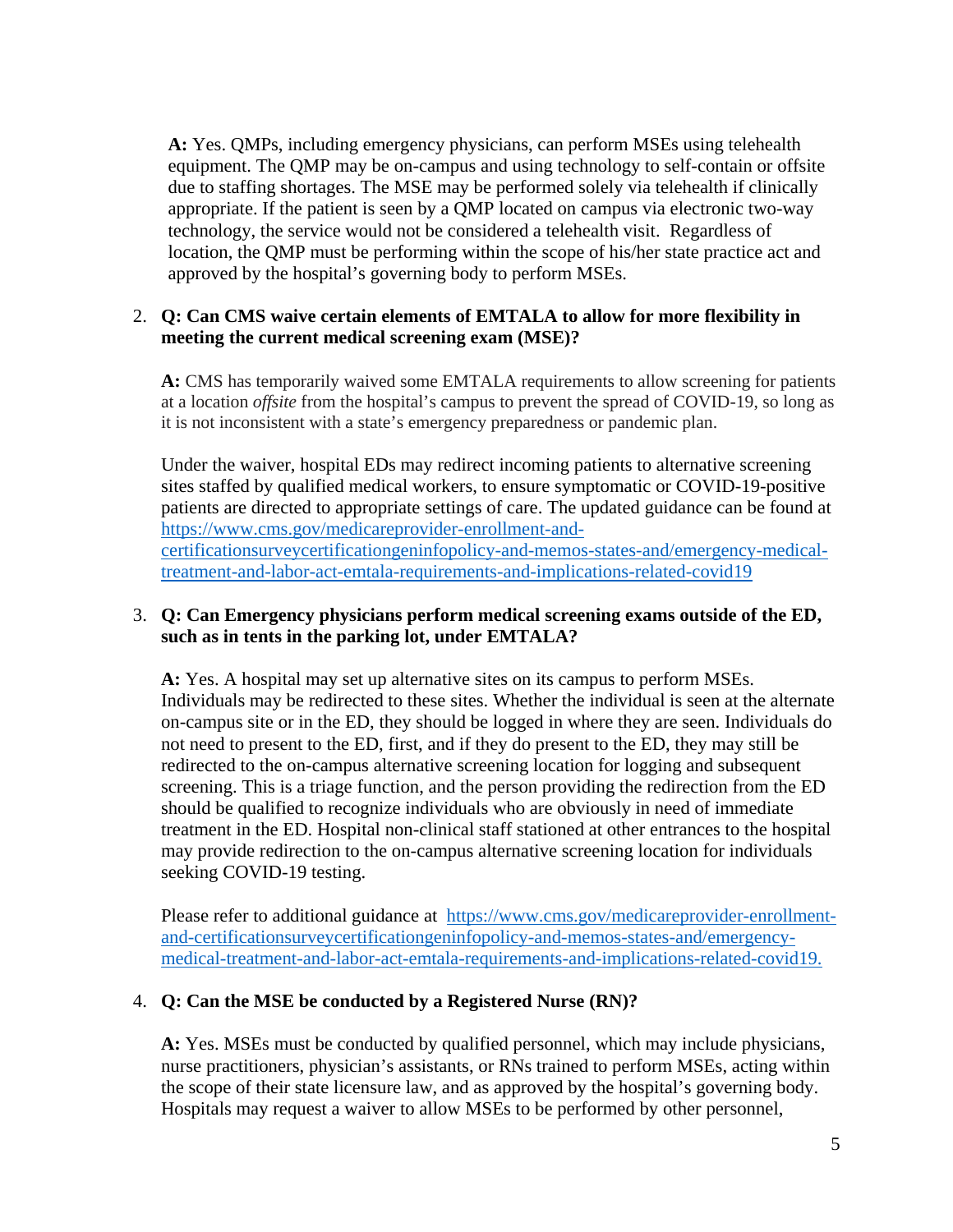including trained RNs not previously approved by the governing body to perform MSEs. CMS will update our website if additional blanket waivers become available at: [https://www.cms.gov/about-cms/emergency-preparedness-response-operations/current](https://www.cms.gov/about-cms/emergency-preparedness-response-operations/current-emergencies/coronavirus-waivers)[emergencies/coronavirus-waivers](https://www.cms.gov/about-cms/emergency-preparedness-response-operations/current-emergencies/coronavirus-waivers) 

## 5. **Q: If there is an on-site COVID-19 testing location (e.g., tent outside main ED), would EMTALA apply if individuals are only requesting COVID-19 testing? Would a MSE be required?**

**A:** EMTALA would apply if a patient who was solely seeking COVID-19 testing made a request for medical treatment while on the hospital campus or demonstrated a medical condition that a prudent layperson would believe, based on the individual's appearance or behavior, indicated that the individual needed examination or treatment of a medical condition. However, patients who present solely for the purpose of COVID-19 testing and are not making a request for treatment of a medical condition, do not necessarily require a MSE. If the person complains of or exhibits any symptoms of a medical condition, then that person should receive an appropriate MSE to determine whether an EMC exists. The EMTALA obligation is satisfied if the MSE determines no emergency medical condition exists.

## 6. **Q: Can a hospital conduct an MSE if the patient remains in an automobile and meet its EMTALA obligations?**

**A:** It depends. The MSE does not have to take place in the ED to satisfy EMTALA. The content of the MSE varies according to the individual's presenting signs and symptoms, and it can be as simple or as complex, as needed, to determine if an emergency medical condition exists. MSEs must be conducted by qualified personnel, which may include physicians, nurse practitioners, physician's assistants, or RNs trained to perform MSEs and acting within the scope of their state practice act. If a clinically-appropriate MSE can be performed in an automobile to determine whether or not an emergency medical condition exists, that MSE would be permissible under EMTALA.

## 7. **Q: For off-campus, hospital-controlled sites, can a person first presenting to the ED be redirected from the ED to the off-campus site where the MSE will be completed?**

**A:** Yes. Hospitals may redirect patients presenting to the ED to an off-campus site where an MSE will be completed. Normally, a hospital may not tell individuals who have already entered an ED to go to the off-site location for the MSE, such a redirection usually only occurs to an on-campus alternative site. However, CMS has issued a blanket section 1135 waiver for the duration of the COVID-19 PHE, the ability to re-direct patients to an offsite location for screening, in accordance with a state emergency preparedness or pandemic plan. Hospitals are generally able to manage the separation and flow of potentially infectious patients through alternate screening locations on the hospital campus during the COVID-19 PHE.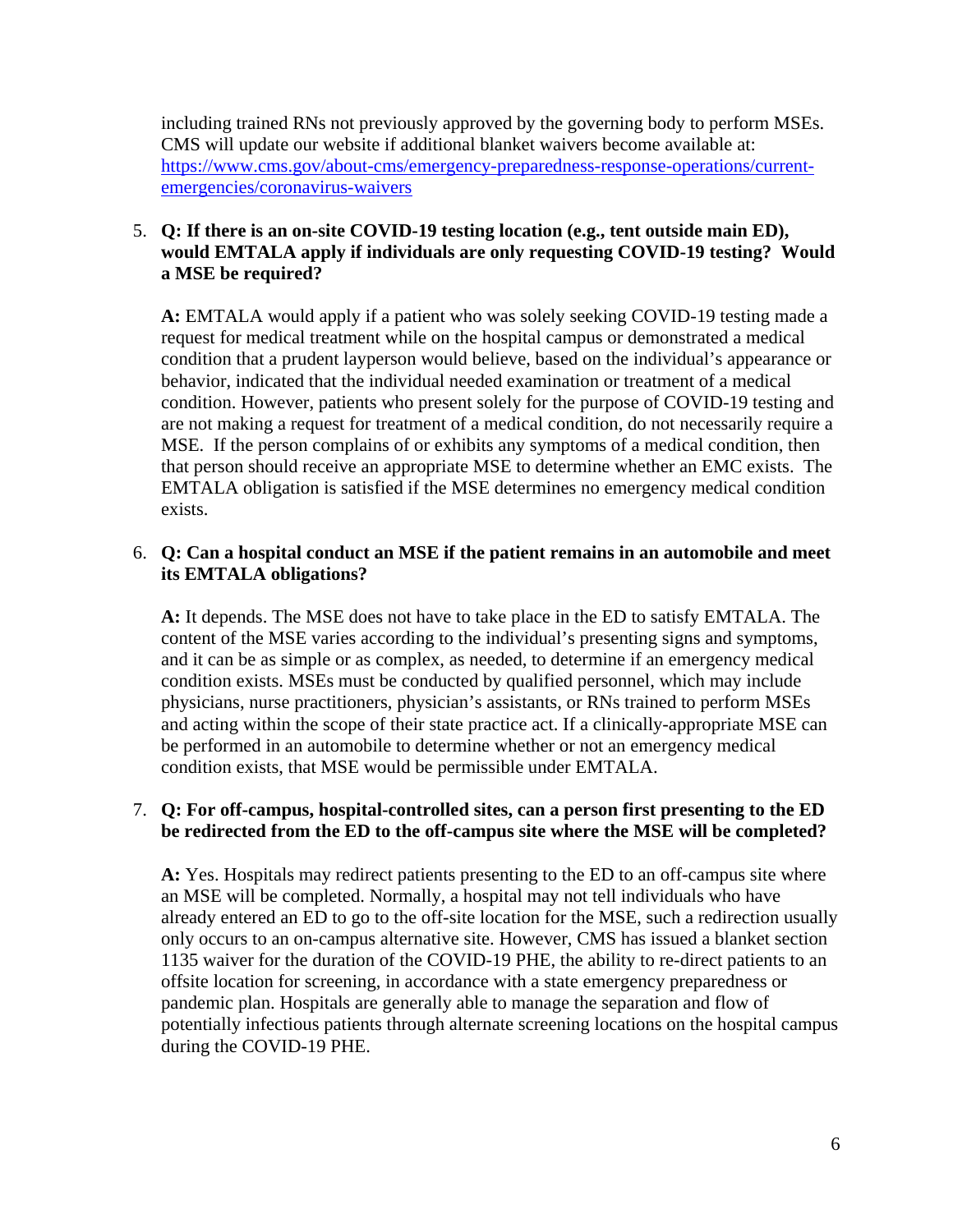#### 8. **Q: Is there a specific time frame in which the MSE has to take place if a patient is referred to an off-campus site? Would it have to happen that same day?**

**A:** There is no specified time frame in which the MSE has to occur after the referral from the hospital to an off-campus site. However, triage entails the clinical assessment of the individual's presenting signs and symptoms at the time of arrival at the hospital, in order to prioritize when the individual will be seen by a physician or other QMP. Individuals presenting must be provided an MSE appropriate to the individuals' presenting signs and symptoms, as well as the capability and capacity of the hospital. The MSE must be the same MSE that the hospital would perform on any individual coming to the hospital's dedicated emergency department with those signs and symptoms, regardless of the individual's ability to pay for medical care. If a hospital applies a nondiscriminatory screening process that is reasonably calculated to determine whether an EMC exists, it has met its obligations under EMTALA. The required MSE and stabilizing treatment should not be delayed. If the MSE is appropriate and does not reveal an EMC, the hospital has no further obligation.

## 9. **Q: If a hospital set up a COVID-19 testing location offsite, and patients only present to the hospital for testing without requesting additional services, do those patients need an MSE before we refer them offsite?**

**A:** Those patients would not be subject to an MSE in this case unless they are requesting examination or treatment for a medical condition or demonstrate a medical condition for which a MSE is necessary. EMTALA requires that all persons who present to the hospital or ED for a medical condition be provided an MSE to determine whether they have an EMC.

# **TRANSFER AND STABILIZATION OF A PATIENT**

## 1. **Q: Has CMS waived elements of EMTALA to allow for more flexibility in the transfer and stabilization requirements?**

**A:** No. CMS has not waived EMTALA transfer or stabilization requirements. Hospitals are expected to provide stabilizing treatment within their capabilities and capacity prior to the initiation of a transfer to another hospital. However, when a section 1135 waiver has been issued, sanctions for an inappropriate transfer of a patient or for the direction or relocation of a patient to receive a MSE at an alternate location do not apply if certain conditions are met, as enumerated at  $42$  C.F.R.  $$489.24(a)(2)(i)(A)$ -(E).

## 2. **Q: Is transfer to a designated facility permissible under EMTALA? Can hospitals transfer non-COVID-19 patients to better isolate or cohort patients?**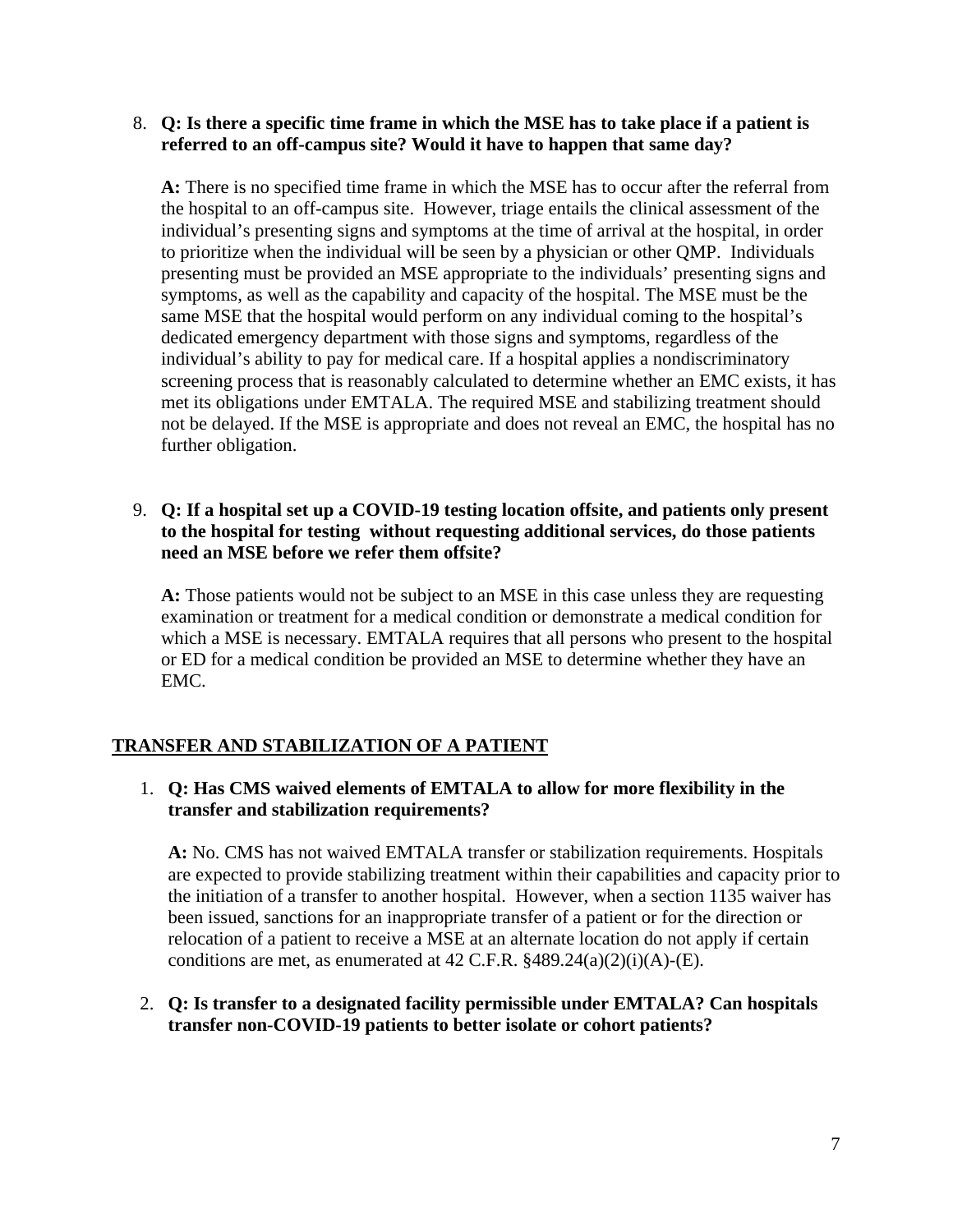**A:** Yes. Patients may be transferred in accordance with the state emergency preparedness and pandemic plan following an appropriate MSE and determination that the individual is stable for an appropriate transfer.

## 3. **Q: Is transfer to a designated facility permissible regardless of COVID-19 status, as long as positives go to designated positive facilities and negatives go to designated negative facilities?**

**A:** Yes. A patient transfer under the state emergency and pandemic plan would apply to all patients regardless of COVID-19 status following an appropriate MSE and determination that patient is stable for an appropriate transfer.

## 4. **Q: Is the transfer of unstable patients (as determined during the MSE) permissible? Is there a standard for "instability" under EMTALA?**

**A:** When an emergency medical condition is determined to exist, the hospital must provide any necessary stabilizing treatment within the hospital's capability for an appropriate transfer. With respect to an "emergency medical condition" as defined at 42 CFR § 489.24(b) "to stabilize" means to provide such medical treatment of the condition necessary to assure, within reasonable medical probability, that no material deterioration of the condition is likely to result from or occur during the transfer of the individual from a facility or that, if, in the case of a woman in labor, the woman has delivered the child and the placenta. If an individual at a hospital has an emergency medical condition that has not been stabilized, the hospital may not transfer the individual unless:

- The individual (or a legally responsible person acting on the individual's behalf) requests the transfer, after being informed of the hospital's obligations under EMTALA and of the risk of transfer. The request must be in writing and indicate the reasons for the request as well as indicate that he or she is aware of the risks and benefits of the transfer;
- A physician has signed a certification that, based upon the information available at the time of transfer, the medical benefits reasonably expected from the provision of appropriate medical treatment at another medical facility outweigh the increased risks to the individual or, in the case of a woman in labor, to the woman or the unborn child, from being transferred. The certification must contain a summary of the risks and benefits upon which it is based; or
- If a physician is not physically present in the emergency department at the time an individual is transferred, a qualified medical person (as determined by the hospital in its by-laws or rules and regulations) has signed a certification in consultation with the qualified medical person and agrees with the certification and subsequently countersigns the certification. The certification must contain a summary of the risks and benefits upon which it is based.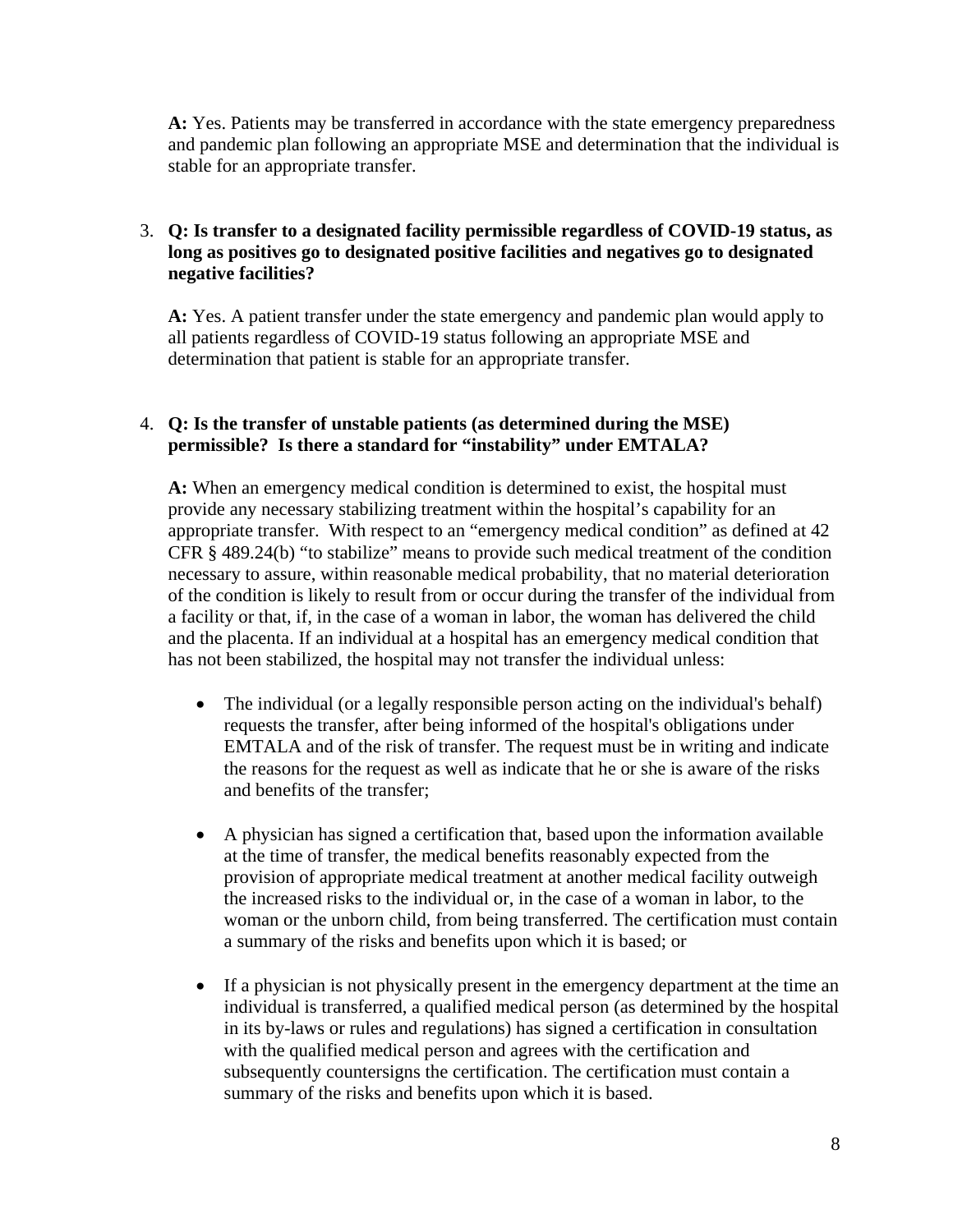#### 5. **Q: Can hospitals transfer patients from hospitals to urgent care centers?**

**A:** Urgent care facilities are medical clinics equipped to diagnose and treat a variety of non-life and limb threatening illnesses and injuries. Unlike EDs associated with a hospital, urgent care facilities do not have state or federal mandates to see, treat, or stabilize patients without regard for the patient's ability to pay.

## 6. **Q: When could a hospital refer a patient who comes to the ED for medical treatment to an urgent care center?**

**A:** Hospitals must provide a MSE to all patients who come to the ED requesting treatment for a medical condition or where the individual is demonstrating presence of a medical condition to determine if an EMC exists. The content of the MSE varies according to the individual's presenting signs and symptoms, but should be provided within the capabilities of the hospital's ED, including ancillary services routinely available to the hospital. Once the MSE is complete and if the patient is determined not to have an EMC, the hospital's EMTALA obligation ends and the patient may be referred to an urgent care center for continued care of non-emergency illnesses or injuries. However, a section 1135 waiver gives the ability for hospitals to re-direct patients that had presented to the ED to an offsite location for the MSE in accordance with a state emergency preparedness or pandemic plan. Under the section 1135 waiver, hospital EDs may redirect incoming patients to alternative screening sites staffed by qualified medical workers, to ensure that symptomatic or COVID-19-positive patients are directed to appropriate settings of care.

## 7. **Q: Under a section 1135 waiver, can a hospital redirect a patient to a location operated by a state public health entity instead of one operated by the hospital?**

**A:** Under the section 1135 waiver, hospitals may redirect patients to locations operated by a state public health entity for the MSE in accordance with the state emergency preparedness or pandemic plan.

## 8. **Q: If an acute care hospital has a psychiatric distinct part unit located off-campus from its main campus (i.e., more than 250 yards), would the movement of a patient with an emergency medical condition from the acute care hospital to the psychiatric distinct part unit be considered a "transfer" for EMTALA purposes?**

**A:** No. The movement of a patient between departments of a hospital is not considered a "transfer." The patient would be "transported" not "transferred" to the hospital's own distinct part unit.

## **TELEHEALTH**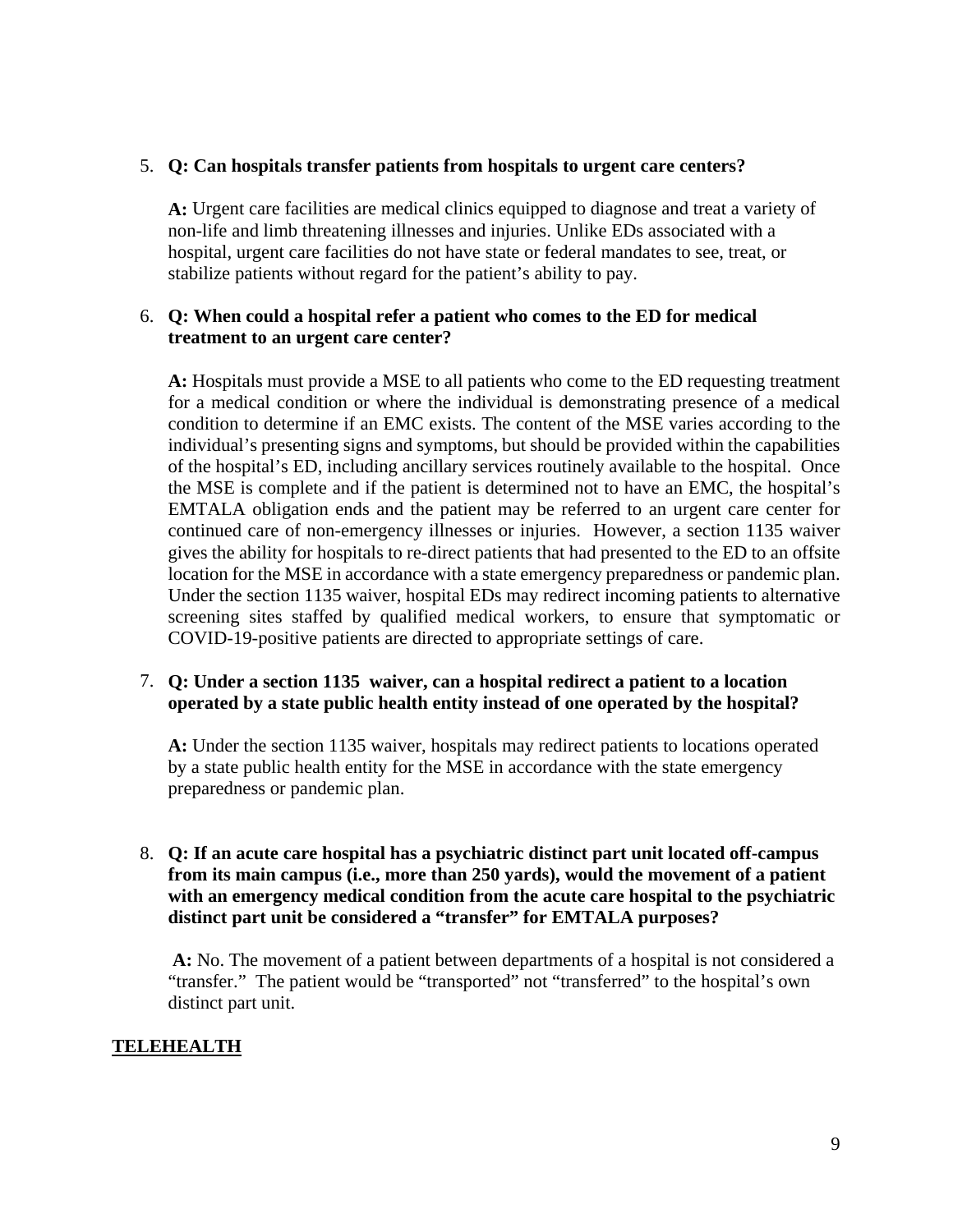## 1. **Q. Can out-of-state emergency physicians provide telehealth to beneficiaries in a different state?**

**A:** For Medicare and Medicaid, CMS has waived the licensure requirement, provided that the physician has a valid license in another state. However, in order for this federal waiver to be effective, the state also would have to waive its licensure requirements, either individually or categorically, for the type of practice for which the physician is licensed in their home state.

## 2. **Q: Under the new guidance, what codes can emergency physicians use if they want to perform telehealth services from the ED?**

**A:** ED physicians can perform telehealth services from any location. CMS has temporarily added the ED E/M codes (CPT codes 99281 to 99285), the critical care codes (CPT codes 99291 and 99292), and the observation codes (CPT codes 99217-99220, 99224-99226, and 99234-99226) to the list of Medicare telehealth services for the duration of the COVID-19 national emergency. When delivering emergency telehealth services, ED physicians should use the code that most accurately reflects the service they furnish and use the place of service code that they would have used if that service was delivered in-person. They should also attach modifier 95 to the claim. For example, regardless of their location, ED physicians who are delivering emergency services can use the ED E/M codes with place of service 23 (ED) and attach modifier 95.

When the patient and the practitioner are in the same location, such as in different areas of the same hospital buildings, they are not considered to be furnishing Medicare telehealth services, and the services are not subject to telehealth rules and restrictions. Instead, they should be reported as in-person services.

## 3. **Q: Is the rule to allow for direct supervision using interactive audio and video technology limited to the duration of the public health emergency?**

**A:** Yes. Waivers under section 1135 typically end no later than the termination of the PHE period, or 60 days from the date the waiver or modification is first published unless the Secretary of the Department of Health and Human Services (HHS) extends the waiver by notice for additional periods of up to 60 days, up to the end of the public health emergency period.

4. **Q: For teaching physician and resident cases, the April 6, 2020 Interim Final Rule with comment period per 85 FR 19820 states "the teaching physician must provide supervision either with a physical presence or be present through interactive telecommunications technology during the key portion of the service." Does the teaching physician have to interact with the patient via telecommunications or can their discussion of the case with the resident via telecommunications to determine appropriate diagnostic or treatment interventions be considered the key portion of the service?**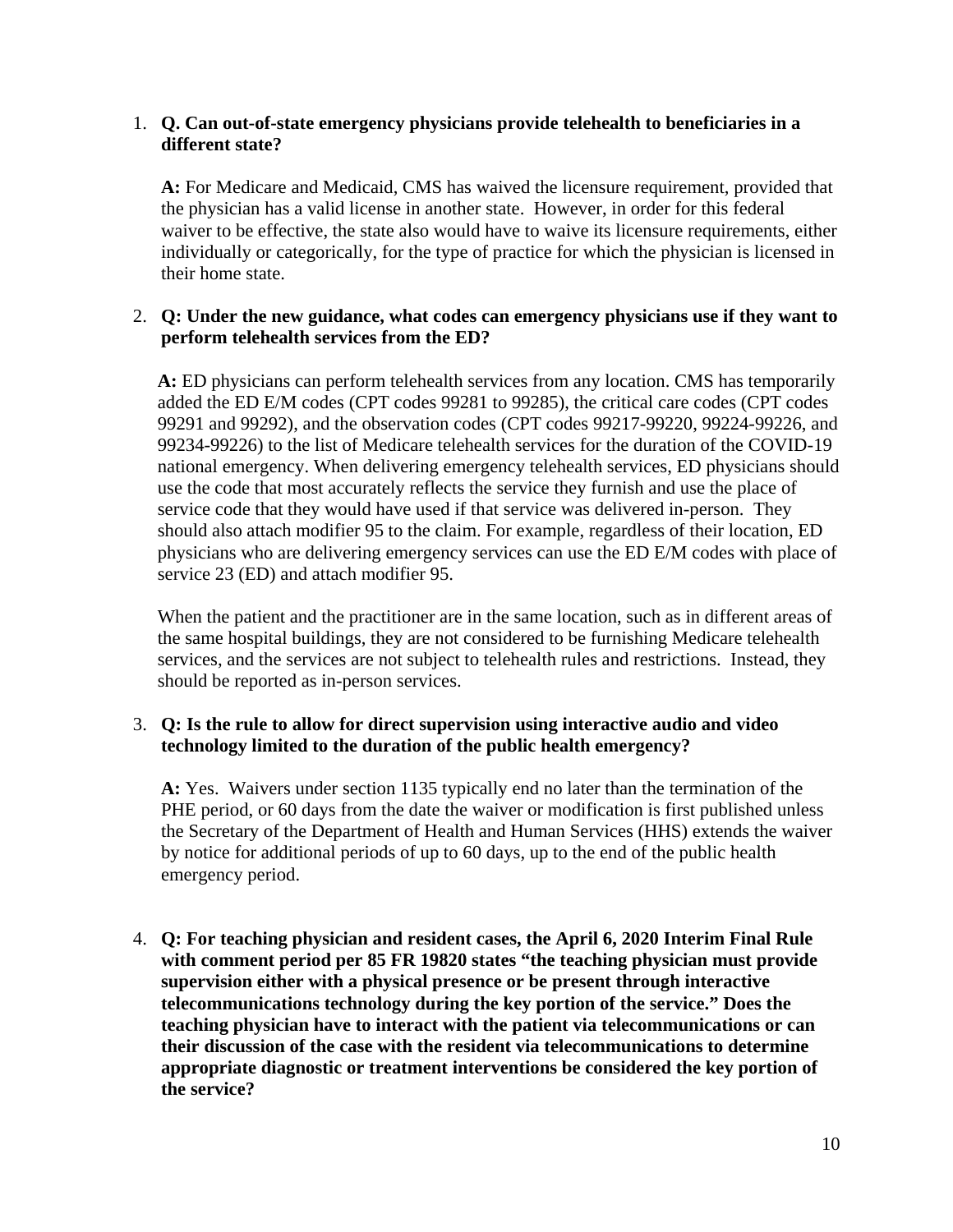**A:** Teaching physicians can provide services with medical residents virtually through audio/video real-time communications technology. During the PHE, the teaching physician can be present during the key portion of the service using interactive telecommunications technology. This does not apply in the case of surgical, high risk, interventional, or other complex procedures, services performed through an endoscope, and anesthesia services.

## **Waivers Under Section 1135 of the Social Security Act**

## 1. **Q: Has EMTALA been broadly waived?**

**A**: No. CMS has approved a section 1135 waiver for the COVID-19 PHE, which temporarily includes the ability to re-direct patients to an offsite location for screening in accordance with a state emergency preparedness or pandemic plan**.** Hospitals are still expected to provide an MSE to any individual who comes to the emergency department and requests examination or treatment, or has a request for examination or treatment made on their behalf. The purpose of the MSE is to determine if an emergency medical condition exists. If an EMC is determined to exist, the hospital must provide stabilizing treatment within the hospital capabilities or an appropriate transfer per 42 CFR § 489.24.

However, we do want to be clear that while certain aspects of EMTALA may be waived under the section 1135 waiver, Federal civil rights laws have not been waived. Hospitals who are federal financial assistance recipients are still obligated to comply with federal civil rights laws, including Section 504 of the Rehabilitation Act, Title VI of the Civil Rights Act of 1964, Section 1557 of the Affordable Care Act and the Hill-Burton Act.

## 2. **Q: Does the hospital have to initiate its disaster plan before the waiver becomes effective?**

**A:** No. When a section 1135 waiver declaration is made, the hospital does not have to initiate the disaster plan before the section 1135 waiver is considered effective. Section 1135 waivers are effective upon the date of the section 1135 declaration and may be retroactive. The recent flexibilities and blanket waivers released by CMS are retroactive to March 1, 2020.

#### 3. **Q. Will CMS require notification that the hospital has initiated its disaster plan prior to implementing its MSE redirection plan?**

**A:** No. Hospitals are not required to provide notification to CMS upon initiation of the disaster plan.

#### 4. **Q: When does the waiver end?**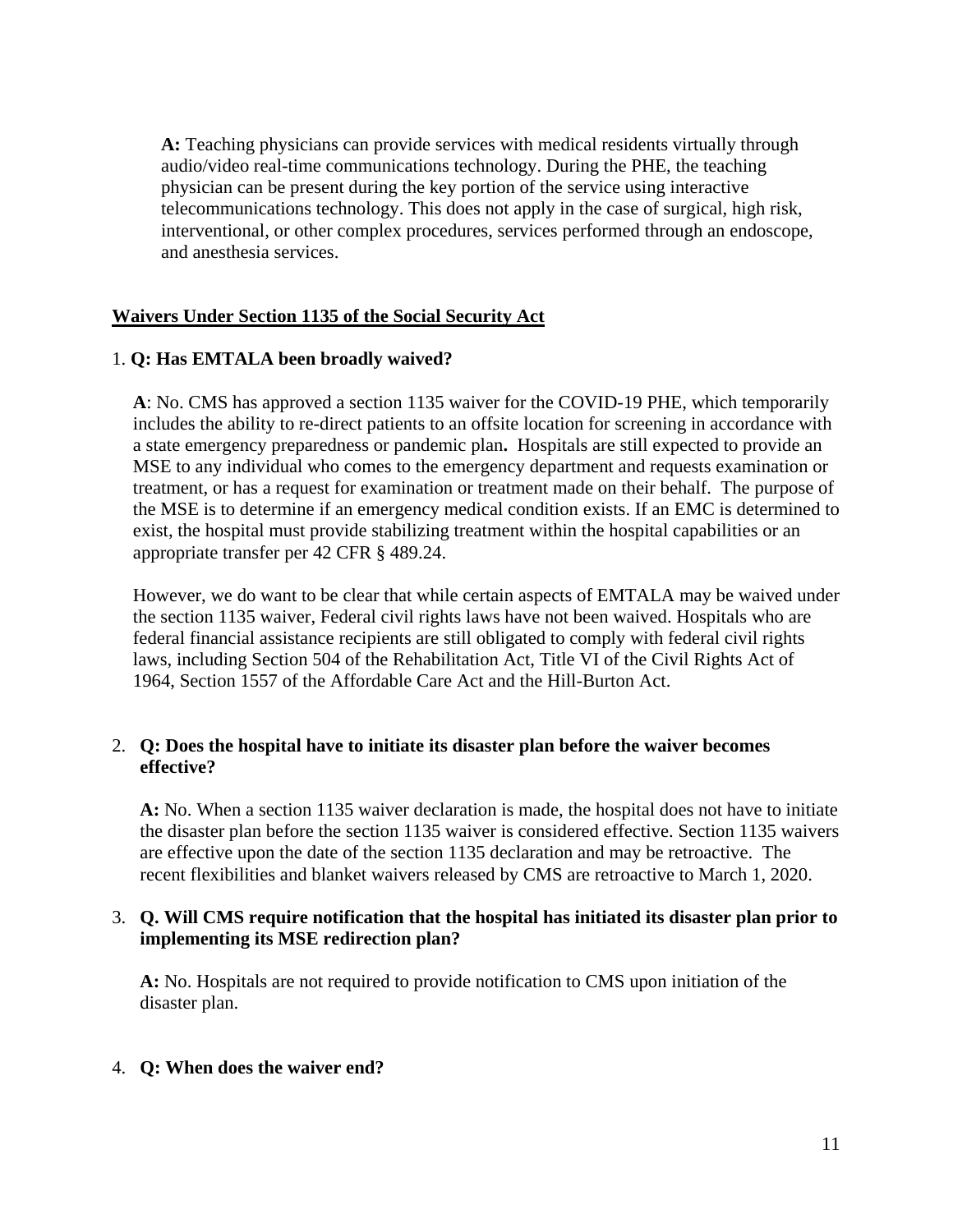**A:** Waivers for the current PHE under section 1135 of the Social Security Act will end no later than the termination of the COVID-19 PHE period, or 60 days from the date the waiver or modification is first published unless the Secretary of the Department of Health and Human Services extends the waiver by notice for additional periods of up to 60 days, up to the end of the emergency period.

## 5. **Q: Please describe what happens if states have already tried to individually pursue section 1135 waivers for EMTALA. Can states still apply for waivers? What happens to state waivers that have already been approved?**

**A:** State waivers regarding specific state requirements are separate from federal waivers of federal requirements. If section 1135 waivers have been approved, those waivers are still in effect. Any section 1135 waiver questions or requests may be submitted to the [1135waiver@cms.hhs.gov](mailto:1135waiver@cms.hhs.gov) mailbox.

CMS continues to evaluate the need for additional determinations for individual and blanket waiver requests on an ongoing basis.

## 6. **Q: For states not on the section 1135 waiver list, can you clarify what restrictions hospitals have?**

**A:** Hospitals are still required to meet any requirements that have not been waived via a blanket or individual waiver. Please send any waiver requests or associated questions to [1135](mailto:1135%20waiver@cms.hhs.gov)  [waiver@cms.hhs.gov.](mailto:1135%20waiver@cms.hhs.gov)

# **OTHER**

## 1. **Q: What is the communication strategy for disseminating information about changes to EMTALA?**

**A:** Any formal guidance, revisions to existing guidance, or additional clarifications will continue to be released via QSO memo or other CMS approved communication avenues. Please refer to the CMS website which has direct links to coronavirus information at [https://www.cms.gov/about-cms/emergency-preparedness-response-operations/current](https://www.cms.gov/about-cms/emergency-preparedness-response-operations/current-emergencies/coronavirus-waivers)[emergencies/coronavirus-waivers.](https://www.cms.gov/about-cms/emergency-preparedness-response-operations/current-emergencies/coronavirus-waivers)

## 2. **Q: If a hospital sets up an alternative off-campus testing site, is that site regulated by the hospital conditions of participation (CoPs)?**

**A:** Yes. Alternative care sites and temporary extension sites that are established by the hospital are still required to follow the applicable hospital CoPs to the extent not waived under the blanket waivers issued by CMS. Community testing centers established by the